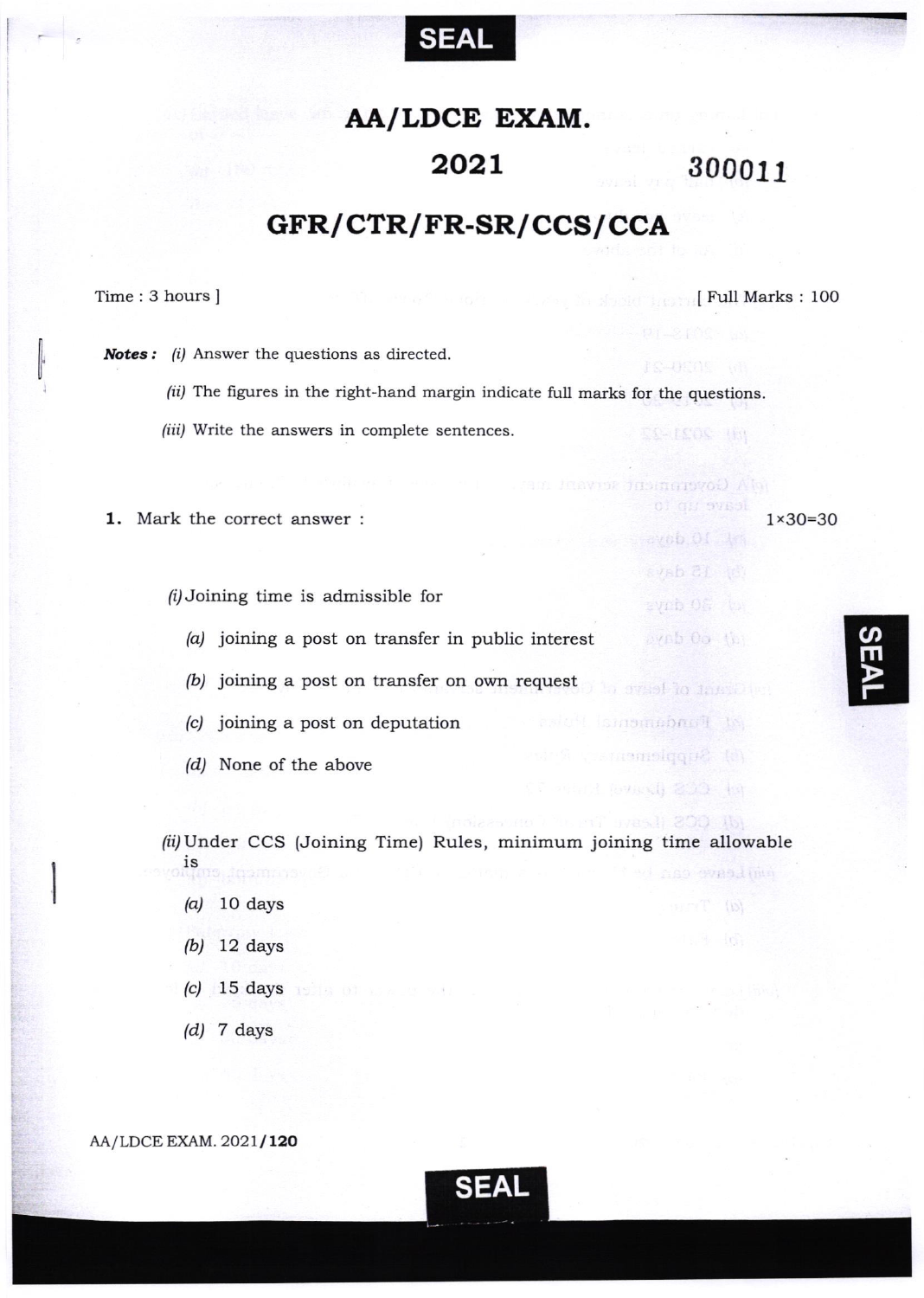(iii) Joining time cannot be combined with

- (a) earned leave
- $(b)$  half pay leave
- (c) leave not due
- $(d)$  All of the above

 $(iv)$  The current block of years for Home Town LTC is

- $(a)$  2018-19
- (b) 2o2o-2t
- $(c)$  2019-20
- $(d)$  2021-22

 $(v)$ A Government servant may, at the time of availing LTC, encash earned leave up to

STO VERS

ends the particle range is much that for the

长老元素,我们有什么问题,但是我们是我们的

os i no feoq a **grínio**l ("e :

i na tzoe **a guinio**r ( )

- $\alpha$ ) 10 days
- (b/ 15 days
- $(c)$  30 days
- $(d)$  60 days

(vi) Grant of leave of Government servants is regulated by the contract of

- (a) Fundamental Rules
- (b) Supplementary Rules
- (c) CCS (Leave) Rules 72
- (d) CCS (Leave Travel Concession) Rules 1988

(vii) Leave can be claimed as a matter of right by a Government employee.

(a) True

aldswalls &

False h)

(viii) Leave sanctioning authority has the power to alter the kind of leave due and applied for.

- (a) True
- (b) False

AA/LDCE EXAM. 2021/120 2